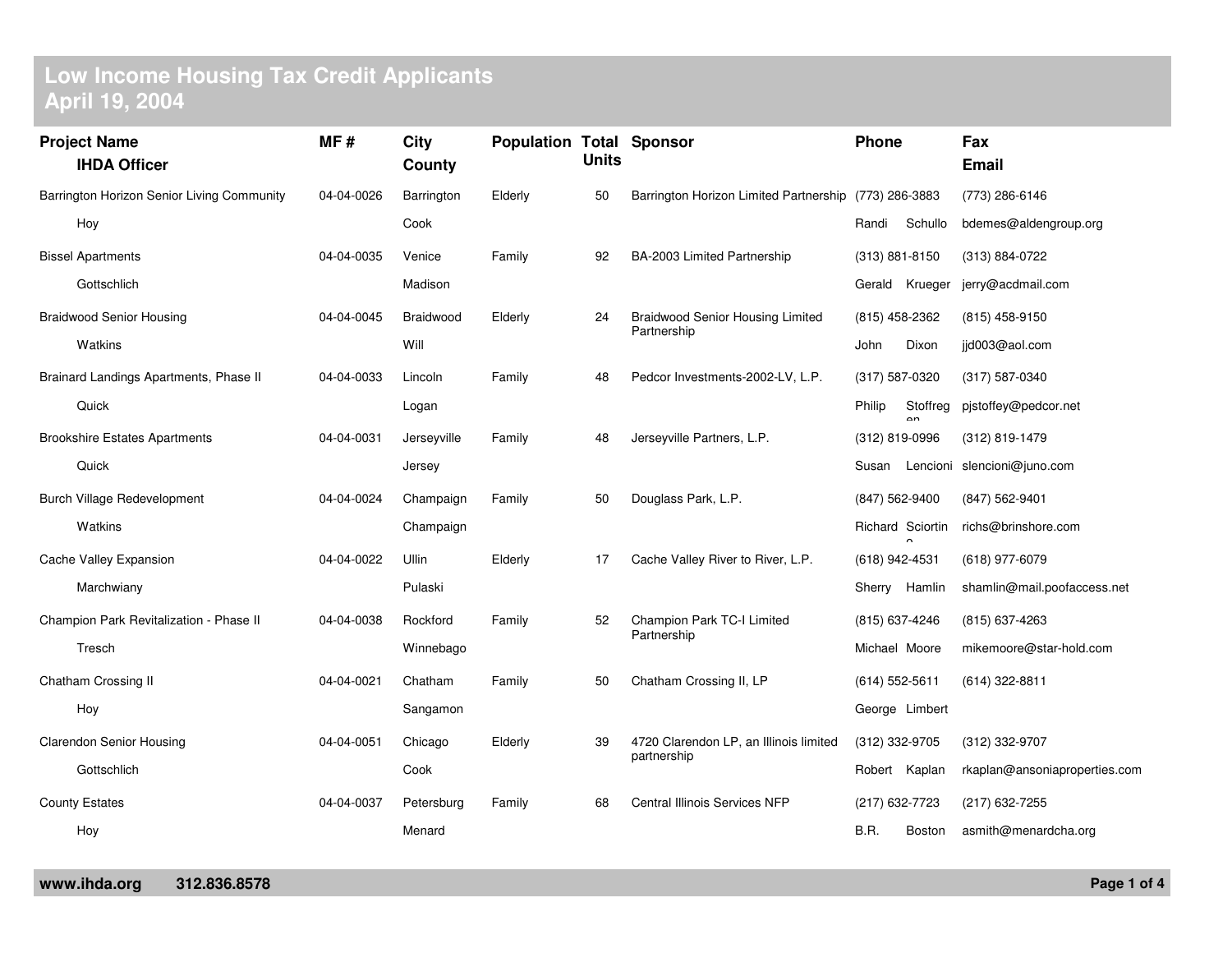|            | <b>Project Name</b><br><b>IHDA Officer</b> | MF#        | City<br>County | <b>Population Total Sponsor</b> | <b>Units</b> |                                                         | Phone            |                 | Fax<br><b>Email</b>     |
|------------|--------------------------------------------|------------|----------------|---------------------------------|--------------|---------------------------------------------------------|------------------|-----------------|-------------------------|
|            | <b>Green View Estates</b>                  | 04-04-0042 | Morrison       | Elderly                         | 32           | Morrison Elderly Limited Partnership                    | (815) 625-0581   |                 | (815) 626-9704          |
|            | Marchwiany                                 |            | Whiteside      |                                 |              |                                                         | Lynn             | Deter           | wcha@dsl.essex1.com     |
|            | <b>Hamlet Park</b>                         | 04-04-0041 | Alorton        | Family                          | 50           | Hamlet Park, L.P.                                       | (321) 799-4090   |                 | (321) 799-0233          |
|            | Graham                                     |            | St. Clair      |                                 |              |                                                         |                  | James Kincaid   | jimk@bv.net             |
|            | <b>Hearts United Phase IV</b>              | 04-04-0027 | Chicago        | Family                          | 103          | <b>Hearts United Phase IV Limited</b><br>Partnership    | (773) 548-7234   |                 | (773) 548-5894          |
|            | Hoy                                        |            | Cook           |                                 |              |                                                         | Fred             | Bonner          |                         |
|            | Keeler Roosevelt Road Apartments           | 04-04-0043 | Chicago        | Family                          | 26           | Keeler-Roosevelt Road Limited<br>Partnership            | (773) 522-3000   |                 | (773) 762-7847          |
|            | Parke                                      |            | Cook           |                                 |              |                                                         | John             | <b>Bonds</b>    | jwbondsjr007@aol.com    |
|            | Lincoln Terrace Apartments                 | 04-04-0053 | Peoria         | Family                          | 92           | Lincoln Terrace, LLP                                    | (309) 676-4717   |                 | $(309)$ 676-6504        |
|            | Tucciarelli                                |            | Peoria         |                                 |              |                                                         | Gene             | Gathers         |                         |
|            | <b>Madison Senior Apartments</b>           | 04-04-0032 | Madison        | Elderly                         | 14           | <b>Madison Senior Apartments Limited</b><br>Partnership | (919) 783-0108   |                 | (919) 783-0530          |
|            | Johnson                                    |            | Madison        |                                 |              |                                                         | John             | Downs           | jwdowns@ndc-online.org  |
|            | Moline High School Loft Apartments         | 04-04-0055 | Moline         | Family                          | 60           | Moline High School Loft Apartments,                     | (608) 257-8778   |                 | $(608)$ 257-9002        |
|            | Marchwiany                                 |            | Rock Island    |                                 |              | LLC                                                     | Gary             | Gorman          |                         |
|            | Myers Commons Senior Living                | 04-04-0017 | Darien         | Elderly                         | 91           | Myers Commons Senior Housing L.P.                       | (630) 789-8939   |                 | (630) 789-8937          |
|            | Gottschlich                                |            | DuPage         |                                 |              |                                                         |                  | Michael Pizzuto | mapizz@aol.com          |
|            | Normal Parkway Homes INCREASE              | 04-04-0056 | Chicago        | Family                          | 40           | Normal Parkway Homes                                    | (773) 660-4300   |                 | (773) 660-8686          |
|            | Kotsioris                                  |            | Cook           |                                 |              |                                                         | Gregor Miller    |                 | gmiller@ferguson.com    |
|            | Oak Hills Apartments                       | 04-04-0034 | Volo           | Family                          | 96           | Terra Springs Apartments LP                             | $(312)$ 616-4444 |                 | $(312) 565 - 7202$      |
|            | Graham                                     |            | Lake           |                                 |              |                                                         | Philip           | Moeler          | phil@housingseniors.com |
| Park Place |                                            | 04-04-0050 | Mazon          | Elderly                         | 20           | Mazon Park Place, LLC                                   | (815) 942-6198   |                 | (815) 942-6289          |
|            | Parke                                      |            | Grundy         |                                 |              |                                                         | Brent            | Newma           | bnewman@gcha.us         |
|            | Permanent Supportive Housing               | 04-04-0048 | Springfield    | Other                           | 24           | Capital City Coalition, L.P.                            | (217) 753-5756   |                 | (217) 753-5799          |
|            | Johnson                                    |            | Sangamon       |                                 |              |                                                         | Willis           | Logan           | willis.logan@sha1.org   |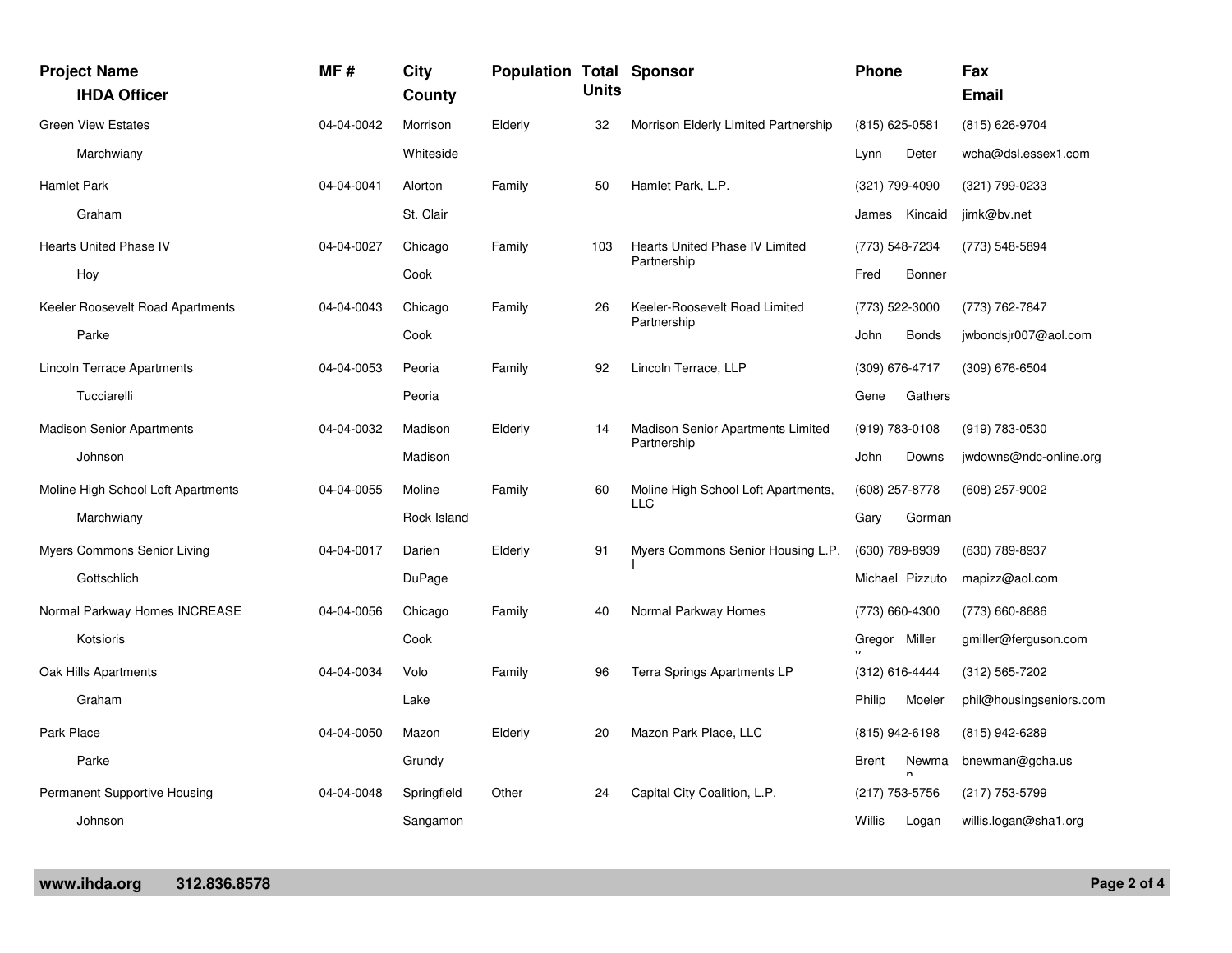| <b>Project Name</b><br><b>IHDA Officer</b> | MF#        | City<br>County             | <b>Population Total Sponsor</b> | <b>Units</b> |                                              | Phone                        |              | Fax<br><b>Email</b>                |
|--------------------------------------------|------------|----------------------------|---------------------------------|--------------|----------------------------------------------|------------------------------|--------------|------------------------------------|
| Poplar Creek Village                       | 04-04-0020 | Hoffman Estat Elderly      |                                 | 140          | Poplar Creek Village LP                      | (312) 616-4444               |              | (312) 565-7202                     |
| Schlessinger                               |            | Cook                       |                                 |              |                                              | Philip                       | Moeller      | phil@housingseniors.com            |
| <b>River West South</b>                    | 04-04-0049 | Peoria                     | Family                          | 26           | River West South, L.P.                       | (309) 677-7339               |              | $(309)$ 676-0603                   |
| Gottschlich                                |            | Peoria                     |                                 |              |                                              | Ruth                         |              | Simpkin rsimpkins@pha.peoria.il.us |
| Robert Taylor Homes Phase A-1              | 04-04-0025 | Chicago                    | Family                          | 189          | Dearborn Root, LP                            | (847) 562-9400               |              | $(847)$ 561-9401                   |
| Tucciarelli                                |            | Cook                       |                                 |              |                                              | David                        | <b>Brint</b> | davidb@brinshore.com               |
| Roosevelt Place                            | 04-04-0040 | Chicago                    | Elderly                         | 68           | <b>Intercommunity Housing Corporation</b>    | (773) 338-2828               |              | (773) 338-2828                     |
| Tucciarelli                                |            | Cook                       |                                 |              |                                              | Catheri McHugh<br>$n \Delta$ |              |                                    |
| Salem Hill Apartments                      | 04-04-0028 | Hoffman Estat Family<br>۵c |                                 | 75           | Salem Hill Apartments, L.P.                  | (312) 443-1360               |              | $(312)$ 443-1058                   |
| Quick                                      |            | Cook                       |                                 |              |                                              | Paul                         | Roldan       | pmittleman@hhdevcorp.com           |
| Senior Suites of Auburn Gresham            | 04-04-0013 | Chicago                    | Elderly                         | 85           | Senior Suites Chicago Auburn<br>Gresham, LLC | (312) 673-4376               |              | (312) 673-4430                     |
| Tresch                                     |            | Cook                       |                                 |              |                                              | Robert Gawron                | oli          | rgawronski@senr.com                |
| Senior Suites of Joliet                    | 04-04-0012 | Joliet                     | Elderly                         | 88           | Senior Suites of Joliet, LLC                 | (312) 673-4376               |              | (312) 673-4430                     |
| Quick                                      |            | Will                       |                                 |              |                                              | Robert Gawron                | eldi         | rgawronski@senr.com                |
| St. James Senior Housing                   | 04-04-0019 | Crete                      | Elderly                         | 40           | Crete Senior Housing, LLC                    | (414) 541-3900               |              |                                    |
| Johnson                                    |            | Will                       |                                 |              |                                              | Ron                          | Maine        |                                    |
| St. Leo Residence                          | 04-04-0023 | Chicago                    | Other                           | 141          | St. Leo Residence Limited Partnership        | (312) 655-7492               |              | (312) 944-1550                     |
| Tresch                                     |            | Cook                       |                                 |              |                                              | William D'Arcy               |              | wdarcy721@aol.com                  |
| <b>Summit Senior Apartments</b>            | 04-04-0029 | Summit                     | Elderly                         | 42           | Summit Apartments Limited<br>Partnership     | (312) 819-0996               |              | (312) 819-1479                     |
| Graham                                     |            | Cook                       |                                 |              |                                              |                              |              | Susan Lencioni slencioni@juno.com  |
| The Glen                                   | 04-04-0039 | Manteno                    | Family                          | 45           | Manteno Limited Partnership                  | (815) 936-4270               |              | (815) 933-9919                     |
| Tucciarelli                                |            | Kankakee                   |                                 |              |                                              | Joseph Perry                 |              | jnugent@perrycommercial.com        |
| The Senior Residences of Cicero            | 04-04-0054 | Cicero                     | Elderly                         | 42           | A & A Development, LLC                       | (773) 506-1200               |              | (773) 736-6662                     |
| Quick                                      |            | Cook                       |                                 |              |                                              |                              |              | George Ardelea gandaconst@aol.com  |